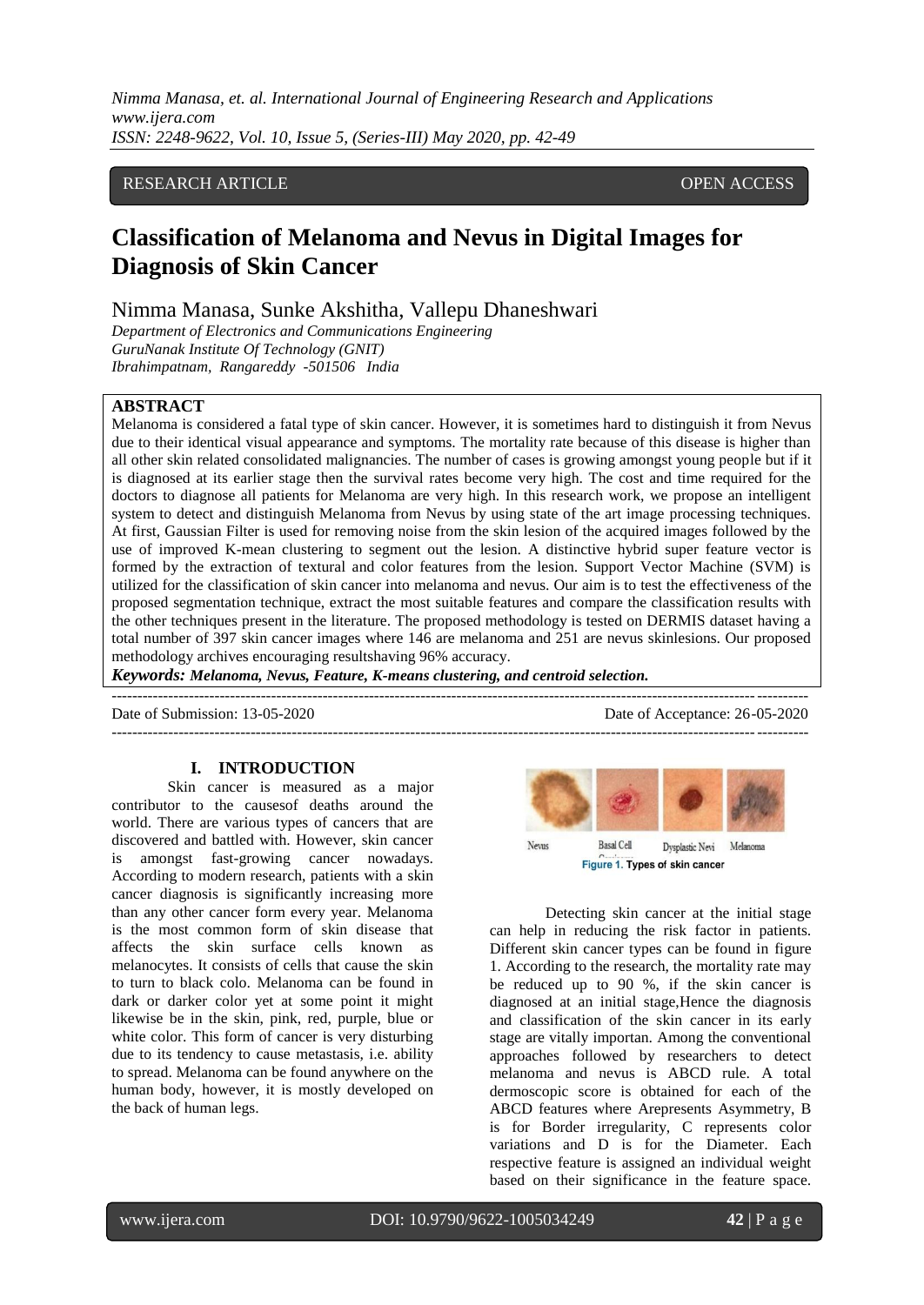Based on the calculated score the lesion is identified as cancerous or benign. A 7-point Checklist is another technique that is used to identify skin cancer in dermoscopic images. The list target symptoms of atypical pigment network, grey-blue areas and atypical vascular pattern, streaks, blotches, irregular dots and globules, and regression patterns. At times when these symptoms are identified, a medical professional is consulted for the treatment. Later on, the checklist reduced to a lesser number of features of the different network, Asymmetry and blue-white structure]. Considering the complex nature of melanoma, it becomes hard for the researchers to detect skin cancer only on the basis of these geometrical features. Another problem is that the size of the image database is increasing dramatically. So the practicality of such information is dependent on how well it can be accessed, searched and how well the relevant knowledge can be extracted from it. With the advent of computer-aided diagnostic systems,researcher mainly emphasizes on the automatic detection and classification of skin cancer. Medical images in the form of textural features, geometric features, color features and in a combination have been used to identify and classify skin cancer diseases. However, it is still a challenging task to identify most discriminative features for identifying melanoma at its initial stage. Our research work aims to achieve high accuracy results in identifying and classifying skin cancer, contributing to the present literature.

• To develop a complete automated computer-aided system to detect melanoma cancer accurately.

• Design of an improved K-Mean approach for computationally efficient segmentation.

• Utilization of hybrid features incorporating both texture and color of the lesion. The remaining of our research paper is organized as a detail literature review of existing techniques of features extracting and classification is discussed in Section 2. The components

of the proposed work are discussed in detail in section 3. Section 4 describes the experimental setup and evaluation metrics. Section 5 portrays the results and discussion on the given datasets. The conclusion is given in the last section.

# **II. RELATED LITERATURE**

Extensive research has been done in the respective domain by the discovery and development of new approaches to accurately diagnose skin cancer. Related work can be divided into three types based on features extraction technique i.e. geometrical, textural, and color. These techniques are individually discussed in detail below.

#### **A. Geometrical features**

The ABCD-E system, 7-point checklist 3-point checklist offers geometrical features techniques that are used for classification of the melanoma. .According to Johr, the features extracted by the ABCD rule is computationally less expensive with respect to the 7-point checklist. It is also observed that the consistency in the clinical diagnosis is at a higher rate for the ABCD rule. So,most of the computer-aided systems for melanoma detection used ABCD rule for features extraction. Though, ABCD technique is more prone to over classification of nevi as melanomas. In research work Reda et. al., extractedthe characteristics of ABCD attributes and combines with color asymmetry and dermoscopic structures. The proposed system achieved 91.25% sensitivity. In another study the author tried to investigate the possibility to automatically detect the dermoscopic patterns based on ABCD rule using deep convolutional neural networks. Experimental results demonstrated 88% accurate classification of skin cancer.In another research study, Rebecca et. al used ABD rule excluding the color from the traditional ABCD, because color requires an additional large amount of computer resources. They utilized KNN as classifier achieving 89% accuracy.It is also observed that ABCD rubric is sometimes very qualitative and subject manner that results in large interobserver and intra-observer bias. For this purpose,High-quality intuitive features (HLIF) approach is used that represents the asymmetry characteristic of ABCD rubric from skin cancer images. The system achieved 86% accuracy from the extracts set of features. Later Emerald et. al. extended his previous work by proposing six new HLIF features for different color channels. Experimental results show a better classification accuracy of 94%.

## **B. Color Features**

The color features can be extracted on the basis of the statistical value calculated from color channels. They are Mean color, variance color and standard deviation value of the RGB or HSI color model. Some of the different color features extraction techniques consist of color asymmetry, centroid distance and LUV histogram distance. In another study, the author classified the melanoma on the basis of global and local descriptors. They combined the textural features with the color obtained classification scores of SE and SP are 93%, 95% respectively. Other researchersused the same approach using color features with a set of textural and shape-based features. Ganster et al.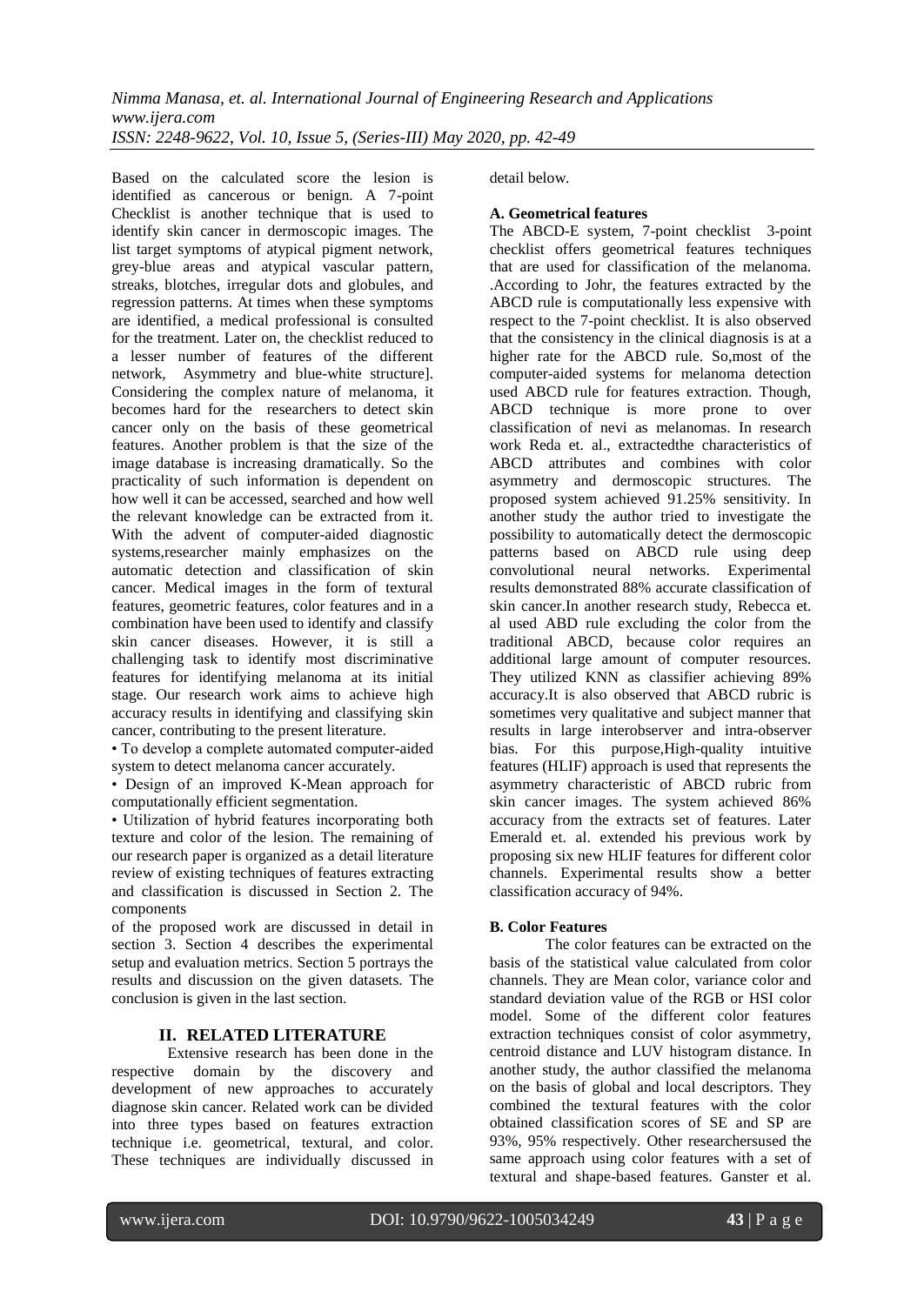used color and shape based features from skin lesion with KNN classifier. The number of images taken for the experimentation purpose is more than 5300 and they achieved 87% and 92% sensitivity and specificity respectively. Rubegni et al. also utilized textural and geometrical features and achieved a sensitivity of 96% and specificity of 96%. Celebi et al. used a large features vector consisted of color, shape and texture features. The SVM achieved a sensitivity of 93% and specificity of 92%.Almansour et. al in used color moments with textural features with SVM as classifier achieved 90 % accuracy with 227 melanoma and nonmelanoma skin cancer images.

## **C. Textural Features**

Image texture represents the spatial distribution of pixel intensity levels in an image. Textural features represent the underlying pattern and layout of intensity levels acting as one of the most distinctive features for object or region of interest identification. When it comes to skin cancer, texturalfeatures are frequently used for image analysis as it helps in classifying between nevus and melanoma by calculating the irregularity of their structure [33]. It is observed that interest is increasing in the computerized examination of digital images taken by the Dermoscopic process. To improve early identification melanoma classification strategy for the computerized analysis of images obtained from ELM (Epiluminescence microscopy) has been established [6]. Region of interest was extracted using the segmentation algorithm and a combined features strategy was used belonging to shape and radiometric features. KNN classifier was used to achieve 87% and 92 % sensitivity and specificity respectively. The automatic data analysis for the melanoma early detection system (ADAM) [34] obtained 80% for both specificity and sensitivity using asymmetry and boundary descriptors with (SVM) as a classifier. Iyatomi et. al. [35] used a similar approach and achieved 100 % specificity and 95.9 % sensitivity. Recent systems in the literature [36] achieved 91 % specificity and 88.2 % sensitivity over database of 120 skin cancer images. For a proper treatment of the skin cancer computer-aided diagnosis (CAD) techniques helps the physicians to obtain a second opinion about the lesion. Extracting accurate region of interest from skin lesion alongside adjacent portion is required for proper diagnosis and analysis. The authors [37] used active contour and watershed mask for segmentation. They extracted features related to shape, textural and color. The proposed system was tested on 50 images of DERMIS dataset achieving 80% accuracy. Another novel approach to the

Computer Aided Diagnosis (CAD) of initial melanoma has appeared in the process of the web and smartphone applications. In these systems, images were captured with high-resolution cameras instead of using an image database[38]. The system used digital camera images with context knowledge such as type and nature of the skin, sex, age and the body part that is affected. The proposed system also triedto extract the features compatible with the Dermoscopy ABCD rule. The features were further classified in various steps, a processing step for correlation-based feature selection. The system produced specificity of 68% and a sensitivity of 94%, on images of 45 Nevus and 107 Melanoma skin cancer images. In another work [39], the author used some non-dermoscopic images of skin cancer where they extracted the ROI or lesion areas using k-mean clustering technique and then color and textural features were extracted. Further, a set of visual features wereidentified by inspecting the dermatologist.





For automatic prediction the physician attributes and extraction features were used. A majority vote of all the given predictions was used to achieve final classification. The suggested method resulted in higher diagnostic of 81% and achieved comparable results to the latest methods that are using skin cancer images. In [40], the melanoma lesion is depicted through a component vector containing texture data, shape, color and also global and local parameters. Some other automated Melanoma detection and classification systems discussed in [41] [42] for the purpose to improve the recognition and classification of the skin lesion. In [43], an approach was presented for feature selection criterion which was built on the arrangement of differential evolution and SVM. Currently, Convolutional Neural Network (CNN) and deep learning-based approaches were used for cancer detection. The computation cost for these approaches became barriers in clinical applications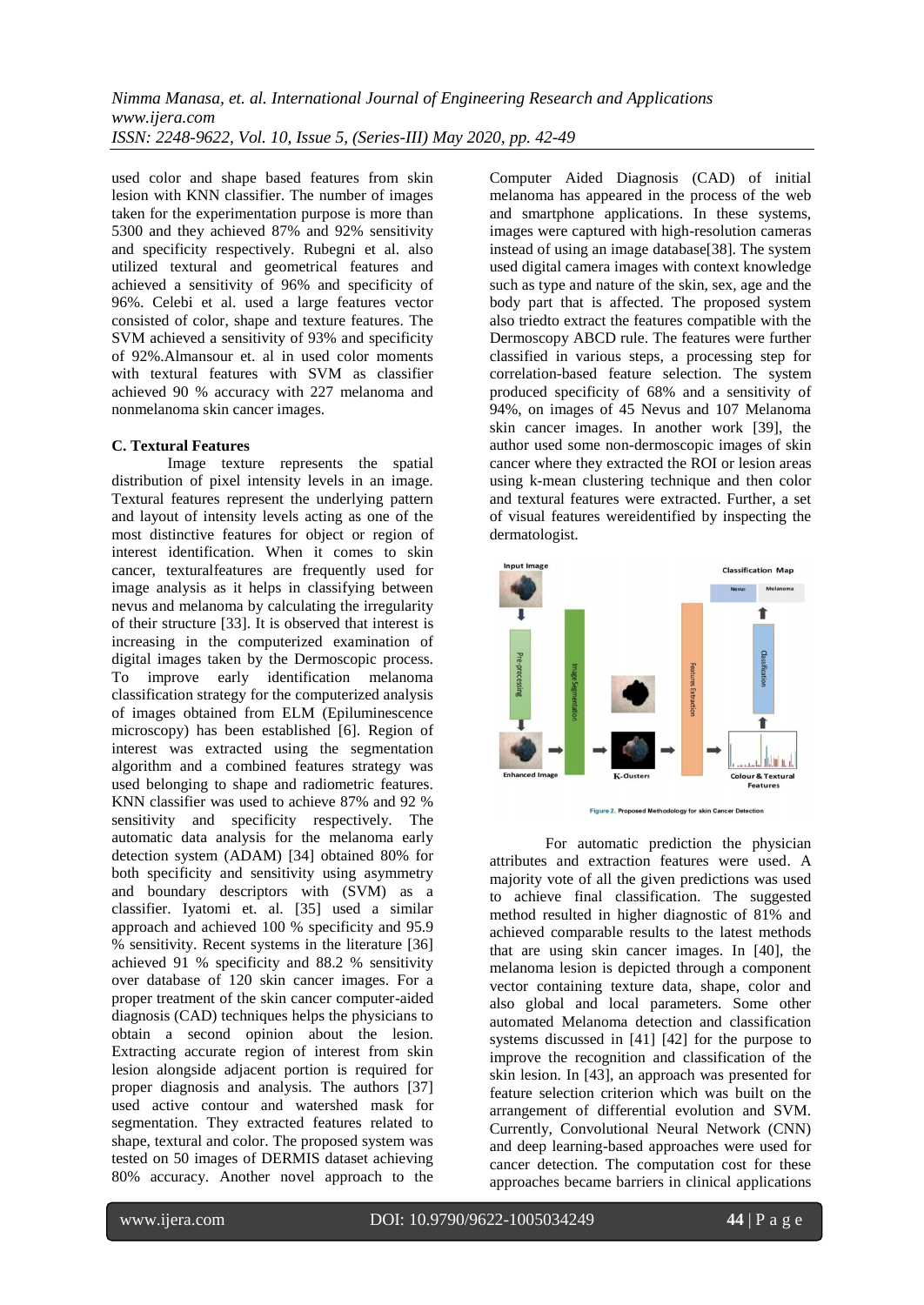$[2]$ ,  $[44]$ ,  $[45]$ . In the latest research work ulzii et. al. [46] classified different skin cancer diseases using deep convolution network. For extracting features a Pre-trained AlexNet convolutional neural network model is used. An ECOC SVM classifier is utilized in the classification of skin cancer. The proposed approach obtained the results of 90% accuracy for melanoma detection. An enhanced computer automated system was proposed with pixel based technique is used for segmentation [47]. They extracted features using CNN and classify the images through SVM classifier achieving 93% accuracy on DermIS dataset.The afore-mentioned techniques provide promising results however, they are tested over an insufficient number of images for detailed analysis. From the literature, it is observed that different features extraction techniques have been used to classify the skin lesion. However, the combination of all these features is still not properly tested. As the skin cancer images can be differentiated based on color variations, therefore, color features should be combined with other features.

# **III. PROPOSED METHODOLOGY**

We have discussed the components of our proposed methodology in this section. Input images acquired from the datasets undergo quality enhancement through preprocessing techniques. Later the ROI from the skin lesion is extracted which are further processed for significant featureextraction and lastly classifying them into melanoma or nevus. Figure 2 presents the proposed methodology where each stage is briefly discussed in the section below.

#### **A. PRE-PROCESSING**

Medical images are often susceptible to noise mainly due to bad illumination, hair and air bubbles [48]. This inclusion of noise in images results in the formation of artifacts. Due to such artifacts, the segmentation results may get affectedcausing inaccurate detection results. Therefore, noise removal is a significant step before applying any segmentation or feature extraction technique for an accurate diagnosis. To smoothen the image, Gaussian filter is highly recommended as it removes the speckle noise added during the process of acquisition. Gaussian kernel coefficients are sampled from the 2D Gaussian function.

### **B. SEGMENTATION**

K-mean clustering is a common machine learning technique that is extensively used in many applications such as data mining, image processing, and pattern recognition. K-meanis considered as one of the basic methodologies for groupingand clustering of data-points into K number of clusters [18].It works by splitting the image into nonoverlapping groups of pixels based on their intensity levels. The process initiates by selecting the centroids from the data-points either randomly or through a certain criterion. The pixels or datapoints are clustered based on their minimum distance from the selected centroids. After each iteration, the mean values of the formed clusters are found and are set as the centroids for the next iteration.



Figure 3. Input image on the left with its equivalent segmented image on the right

The iterative process repeats itself until there is no variation in the successive cluster centroids. The proposed K-Mean initializes its centroids by centroid selection technique. The centroid selection technique works by ensuring significant difference among the values of initialized centroids making it more efficient and robust by converging to the final position in a lesser number of iterations.In our proposed system, input images consist of affected lesion surrounded by the background skin. The value of K is taken as 2, such that the foreground lesion is extracted from the background skin as shown in Figure 3.

## **C. FEATURES EXTRACTION**

Once the lesion is segmented out of the background skin, it is then classified as malignant or benign. For better classification results, it is required to use the best feature descriptors for machine learning modeling. The Increase in the number of features increases the computational cost, inspiring the description of precise decision boundaries. Thus, it is ensured that a distinctive feature set is used. A lesion is characterized by its texture and its color. In this research work three different features using Local BinaryPattern (LBP), Grey Level Cooccurrence Matrix (GLCM) and RGB color channel features, are extracted from the ROI of skin lesion. The techniques are utilized to extract the textural and color-based features from the input skin lesion.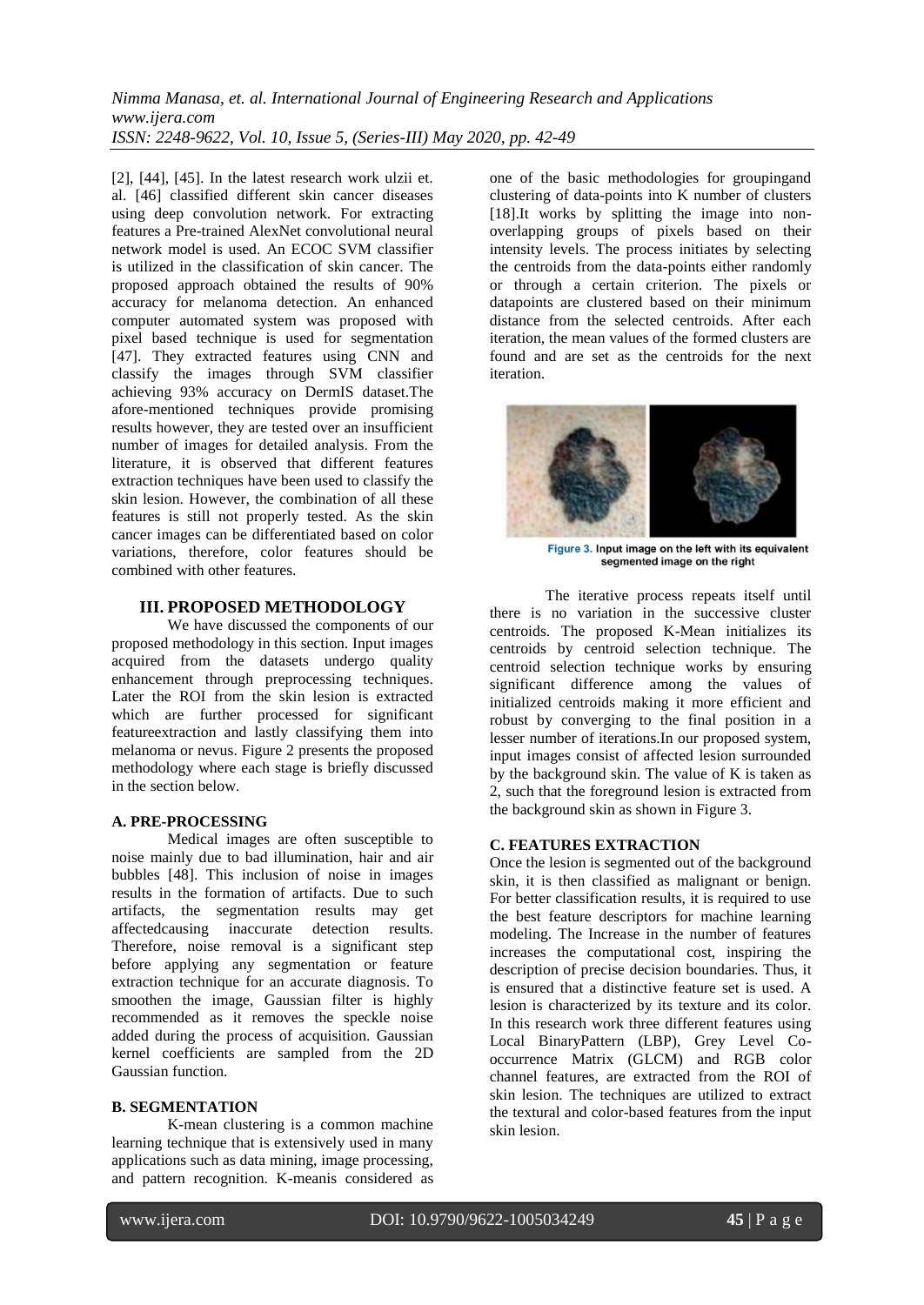#### **i. Grey Level Co-occurrence Matrix**

Grey level co-occurrence matrix (GLCM) is a global textural feature extraction technique computing the statistical distribution of intensities in combination at specific positions in the image. Based on the number of contributing intensity levels in the combination, the order of the statistics is determined. GLCM extracts the second order statistical texture features by considering the spatial relationship of two intensity levels. A GLCM is a square matrix with dimensions of the number of intensity levels G. The matrix element  $P(i,j)$ specified by the row and column position with i and j, gives the frequency with which the pixel values i and j have occurred overall directions specified by angle  $\theta$  as shown in figure 4.



Figure 4. Formation of a GLCM matrix from the input image (shown as a matrix of intensity levels)

After the formation of the matrix, various statistical features defined by Haralick [49] are extracted specifying the underlying textural information of the image. Entropy,Angular second moment, variance, etc. are few of the listed features among the Haralick features.

#### **ii. Local Binary Pattern**

GLCM extracts the global texture of the image giving an overall spatial distribution of image texture however, local texture also needs to be part of the feature vector. Ojala presented a local texture feature extraction technique for aninvariant two-dimensional Grey scale analysis; Local Binary Pattern [50]. It is used by several applications and is an efficient way and simple operator to denote local patterns. The pixels are tagged by LBP to identify the eight neighborhood pixels with respect to the center value of the window image. The pixels are assigned a binary number based on the threshold value. By comparing the central pixel of the image window with respect to its neighbors LBP code .



Figure 5. LBP represented by binary output matrix calculated from the input image.

The LBP algorithm comprises of its roots in 2D texture analysis. Summarization of the local structure of the image is done by comparing each pixel with its neighbor"s pixels. First of all,take a pixel as center and threshold its neighbors against that pixel. Mark 1 if the center pixel intensity is greater or equal its neighbor and mark 0 if not. We will have a binary number for every pixel, much the same as 10010011. With 8 encompassing pixels, we will finish up with 256 possible combinations, which are named as Local Binary Patterns or LBP codes. The method to compute an LBP code is shown in Figure 5

The label image histogram is used as a texture feature following the labeling of pixels with their corresponding LBP codes.

## **iii. Color Features**

When an object is exposed to a certain wavelength of light it reflects a corresponding color, forming its appearance. By examining the three main colors (red, green, blue), this phenomenon of color space can be better understood. In the segmented lesion, the color feature is used to identify itsvisible color, this is achieved by utilizing four statistical values such as mean, variation, standard deviation, and skewness through color spaces of RGB. These values are also referred to as color moments or features. Consider C as the color channel with image i, N represents a total number of pixels in a color segmented image, k is the kth pixel of that color channel P of an image i with N pixels in a color space. Hence the color features can be defined as below. Here mean shows the average value of each color in RGB color space.Standard deviation (SD) is the average of the squared differences from the Mean. Skewness calculates that how much the Asymmetry of the probability distribution of some are given real-valued random variable about the mean. Variance is the variation of the color distributionFor an accurate diagnosis of skin cancer, each discriminative feature is extracted individually. GLCM assesses the global texture of the image whereas, LBP provides the texture analysis of patches within the image.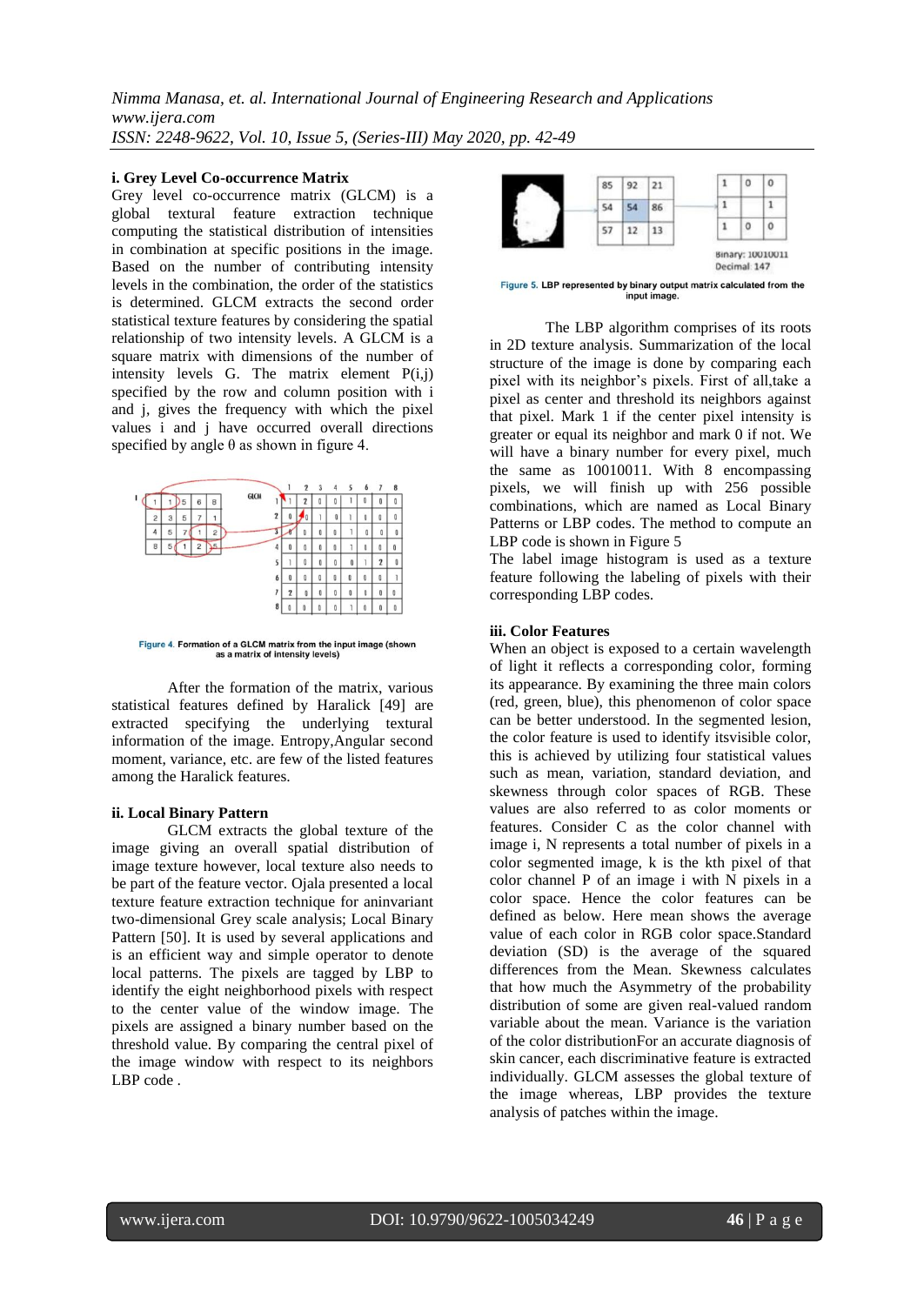

Their combination forms a distinctive feature descriptor providing an optimal measure of the texture. Alongside lesion is also characterized by its color. Thus, the textural along with the color features listed with the description in Table I, are combined to form a hybrid super feature vector. The feature-length as a result of the concatenation of the individual features are summed up to a total feature length of 294.

#### **D. CLASSIFICATION**

After segmentation and feature extraction, the hybrid featurevector is then provided to classifiers to identify the melanoma and nevus. Different classification algorithms are trained and tested at their default parameter settings to achieve high accuracy as discussed below.

#### **i. Support Vector Machines**

Support Vector Machines (SVM) consists of a set of supervised learning methods originally discussed by Vapnik in 1963. This technique is used to reduce the classification error and also maximizes the geometric boundary that separates the class values. They are also known as maximum margin classifier. In N-dimensional feature space, each data point is plotted at its respective coordinates. The classifier works by finding the right hyper-plane to separate the data points into required classes. Once the hyperplane isdetermined, the testing samples are predicted to be on either side of the plane. The hyperplane can be characterized as

#### $w.x + b = 0$

Here x denotes the N-dimensional input vector, w is the vector weight defined as  $w = w1$ , w2, w3…..wn, while b is the model bias function. As we have two classes melanoma and nevus, several decision boundaries may occur. SVM identifies the decision boundary, the hyper-plane having the most extreme separation from the two classes. The proposed SVM utilizes linear kernel with margin

constant C as The hyperplane dotted line and the binary classes  $+1$  and  $-1$  is shown in figure 6. Classification using SVM is a supervised machine learning approach that needs appropriate training on larger datasets for binary classes.

| S. No | <b>Feature</b>    | <b>Size</b> | <b>Description</b>                                                                                      |
|-------|-------------------|-------------|---------------------------------------------------------------------------------------------------------|
|       | <b>GLCM</b>       | 1x23        | texture features<br>Generate<br>as<br>second order method is provided<br>by co-occurrence probabilities |
| 2     | LBP               | 1x257       | <b>Local Binary Pattern</b>                                                                             |
| 3     | Color<br>Features | 1x12        | Standard<br>Variation.<br>Mean.<br>skewness, and variance of RGB<br>color channel                       |

SVM selects the values of w and b from the training samples. SVM identifies a hyperplane for maximum separation between true and false training examples. From the below equations the hyperplane H over the training data samples are represented as

 $Xi * w + b \le 1, yi = -1$  (1)  $Xi * w + b \ge 1, yi = +1 (2)$ From equation 1 and 2, we get  $yi(xi.w + b) - 1 \ge 0, \forall i$  (3)

From the above equations, it is observed that all the trained samples may occur on both sides of the hyperplane. As the model is trained, the solution of the decision problem is found by evaluating the sign of the yi with the coefficient vector w. Classifiers take these textural and color features as input for classification. Detection and classification of melanoma is a binary classification problem with discrete values of the data-points calculated over a dataset of an adequate number of images making it suitable for SVM. The accuracy of the classifier is calculated mapping the classified results with the ground truth data.

#### **ii. K-Nearest Neighbor**

K-nearest neighbors (KNN) is a machine learning algorithm that keeps all training values and classifies new ones based on a similarity measure.

#### **IV. RESULT**

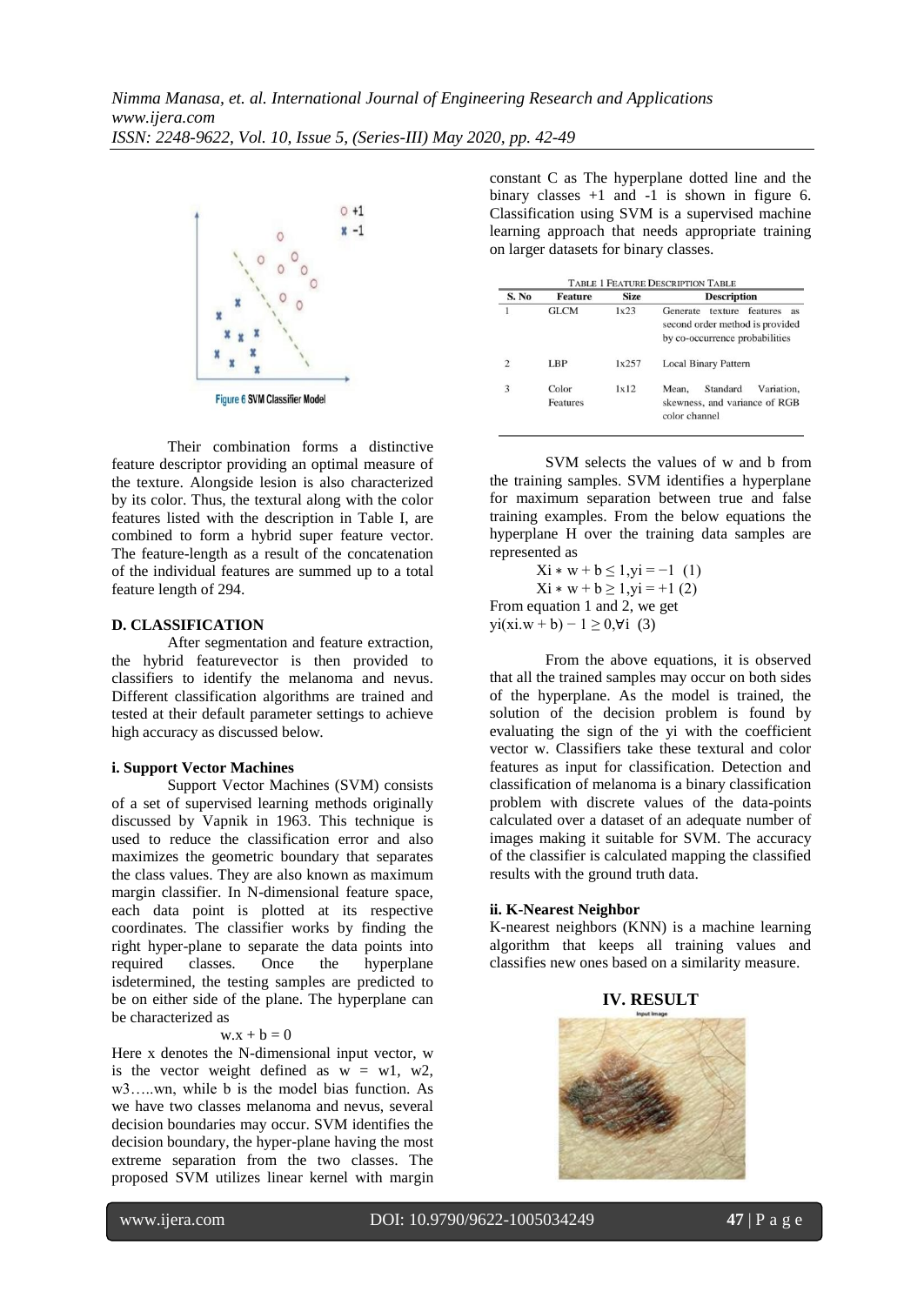**Input Image**: The input image is given from the datasets of Melanoma and Nevus.

This input we have taken is the effected skin tissue.



**Gaussian filtered Image:** The input image is subjected to the gaussian filter. This filter is used to remove the noise and also to remove the hair on the input image which we have taken

The above shown figures shows the original and segmented images.



The above shown figures shows the original and segmented images.



The above figure shows the k-means segmented output.



## **V. CONCLUSION**

In this research paper, we presented an intelligent system for classification of skin cancer into melanoma and nevus. It is observed that major problem that causes the misclassification is lesion detection and segmentation. The K-mean clustering technique using centroid selection is used to extract the ROI from the cancer image more accurately and efficiently. Textural and color features extraction techniques are used to obtain best-suited features for classification. For texture features, GLCM and LBP features are combined with the color features to achieve a high classification accuracy of 96%. In this way, our proposed technique has been able to classify skin cancer images into melanoma and nevus more accurately and efficiently. The effectiveness and performance of the p

#### **ACKNOWLEDGEMENT**

This work was supported by Department of Electronics and Communication Engineering (ECE) of GuruNanak Institute Of Technology (GNIT).

#### **REFERENCES**

- [1]. M. Aleem, N. Hameed, and A. Anjum, "m-Skin Doctor : A Mobile Enabled System for Early Melanoma Skin Cancer Detection Using Support Vector Machine," vol. 2, pp. 468–475, 2017.
- [2]. B. Kong, S. Sun, X. Wang, Q. Song, and S. Zhang, "Invasive cancer detection utilizing compressed convolutional neural network and transfer learning," in Lecture Notes in Computer Science (including subseries Lecture Notes in Artificial Intelligence and Lecture Notes in Bioinformatics), 2018.
- [3]. Q. Li, L. Chang, H. Liu, M. Zhou, Y. Wang, and F. Guo, "Skin cells segmentation algorithm based on spectral angle and distance score," Opt. Laser Technol., vol. 74, pp. 79–86, 2015.
- [4]. R. Kasmi and K. Mokrani, "Classification of malignant melanoma and benign skin lesions : implementation of automatic ABCD rule," vol. 10, no. 1, pp. 448–455, 2016.
- [5]. R. J. Friedman, D. S. Rigel, and A. W. Kopf, "Early Detection of Malignant Melanoma : The Roleof PhysicianExamination and of the Skin," 1985.
- [6]. H. Ganster, A. Pinz, R. Röhrer, E. Wildling, M. Binder, and H. Kittler, "Automated